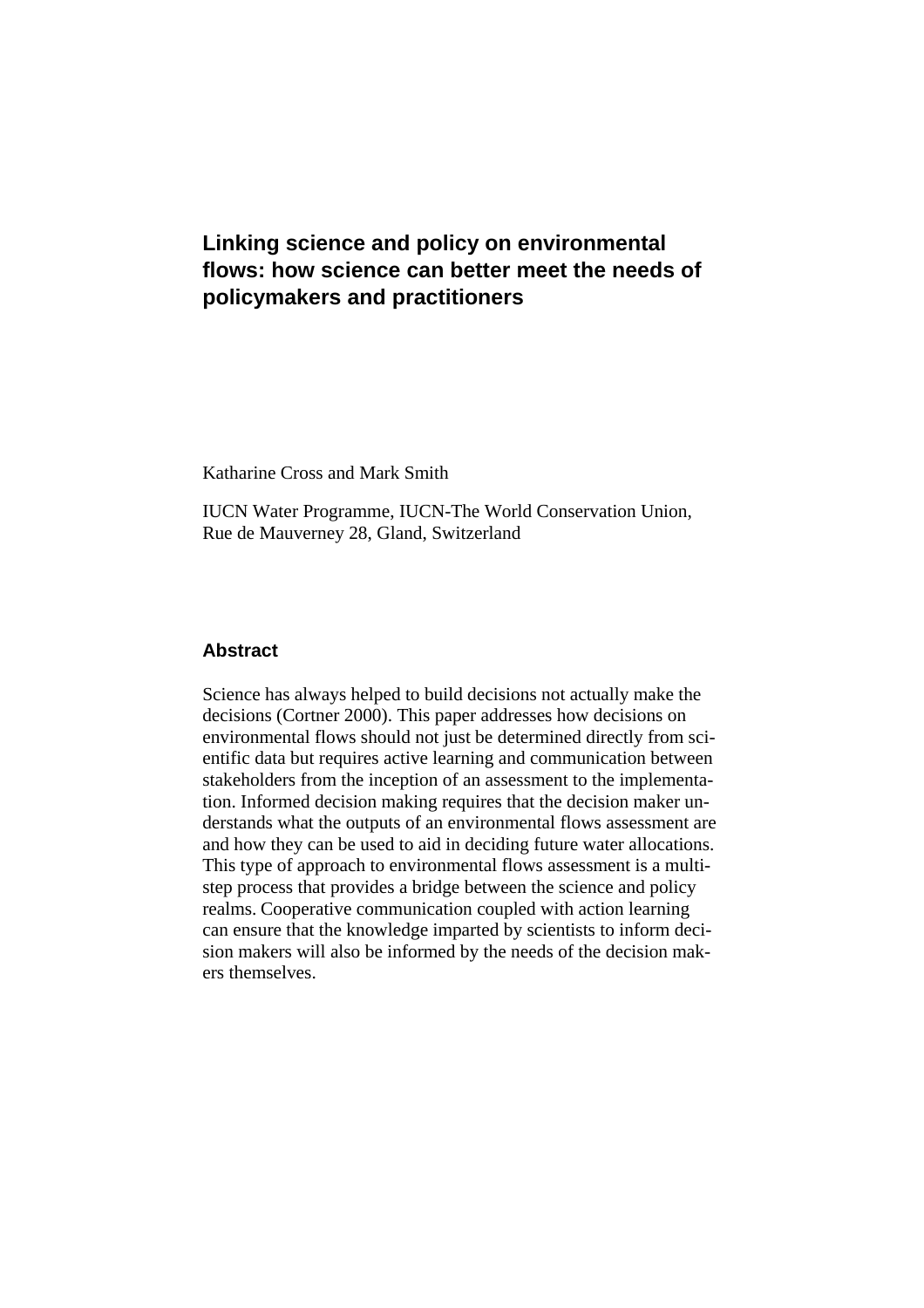#### **Introduction**

When planning development on a river, decision making on water allocation can be improved if stakeholders and those responsible have more and better information. This includes information on the water needed to sustain ecosystems that provide essential goods and services to people in the river basin. For example, if a decision maker has information that shows the location of a dam further upstream will help reduce negative impacts downstream, this knowledge can be put on the negotiating table when deciding on dam construction and water allocation. Furthermore, to conduct an adequate cost – benefit analysis that reflects upstream and downstream impacts of infrastructure, knowledge of how impacts vary under different flow regimes is needed. It is easier and less costly to spend time and money upfront determining potential impacts rather than trying later on to fix problems that could have been avoided.

The challenge therefore for scientists is to deliver knowledge to policy and decision makers that is reliable, in a usable format and timely. Only then can knowledge become useful when weighing up decisions. In addition to cost-effectiveness, this demands that attention is given to balancing the need to acknowledge uncertainty with decision-makers' needs for clarity over the different outcomes of alternate development choices. This has meant that while there has been considerable progress in understanding how changes in flow impact ecosystems, there is a growing call for simplified methods that deliver results that better meet the needs of policy-makers and planners.

Simplification carries the danger, however, that key factors affecting how changes in flow impact ecosystems are missed. In such a scenario, new flow allocations might actually lead to further river degradation. Rapid assessment techniques are an option but these do need a comprehensive data set on which to base conclusions. Consequently, at some point detailed studies are needed to have an adequate base of knowledge to draw data from. If environmental flows assessments are decided on inadequate data uncertainty and the like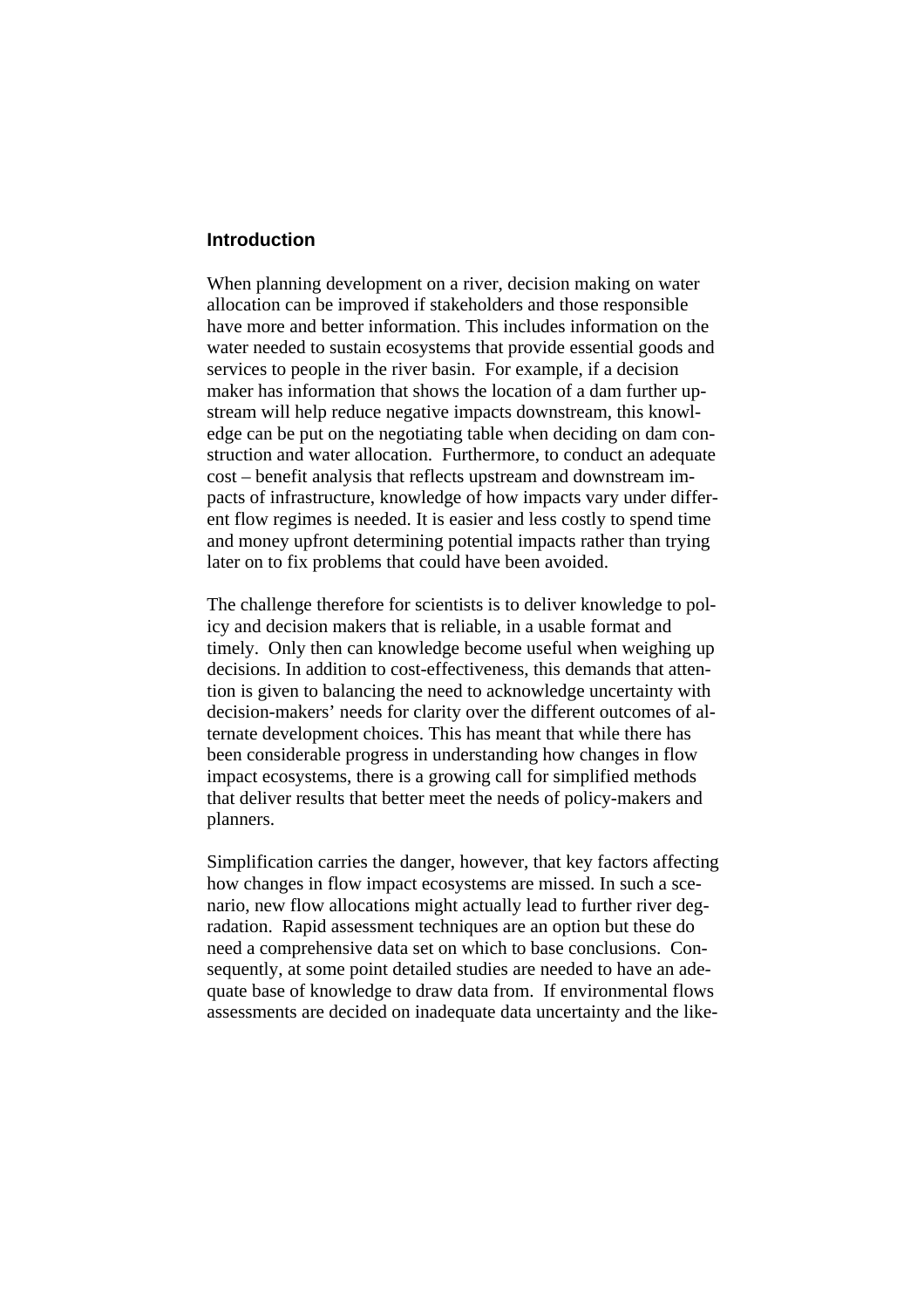lihood of errors grows, which may lead to questioning of the credibility of the assessment.

Putting the costs of flows assessments into perspective reveals that they are only a fraction of the sum (less than 1%) needed to build a dam or other such water infrastructure developments. Savings can be found in both the long and short term to protect the environment and secure livelihoods that are supported by river flows if an assessment is carried out. Proper planning can save money in the long run that would have been spent of mitigating earlier mistakes. For example, in South Africa there has been a need to build flood retention structures because of poorly planned dams further upstream.

Flows assessments are conducted for a river so the relative cost is even less as the information can be used in planning of all dams that are constructed along the water course. Finally, investments are not limited to data acquisition but can also be used to build capacities of technical experts to do flow assessments and of policy and decision makers to make use of and understand results from assessments.

The challenge for science of better meeting users needs can thus be met in part by care in selecting methods and in carefully determining the intensity of data collection required. However, perhaps the most important step in bridging science and policy is to create opportunities and forums for scientists and end-users from policy and decision arenas to work together on assessments. Communication and application of action learning in environmental flows assessment will support learning by both scientists and policy-makers. This will help policy makers to better handle uncertainty and it will give scientists critical insights into how information is used and therefore what information should be targeted in assessments.

This paper will first examine the role of science in policy making and how decisions can be guided using scientific knowledge. However, science should not be treated as the ultimate answer to complex problems. The discussion of science and its interaction with policy is then more specifically focused around the science of environmental flows. Environmental flows assessments need to be car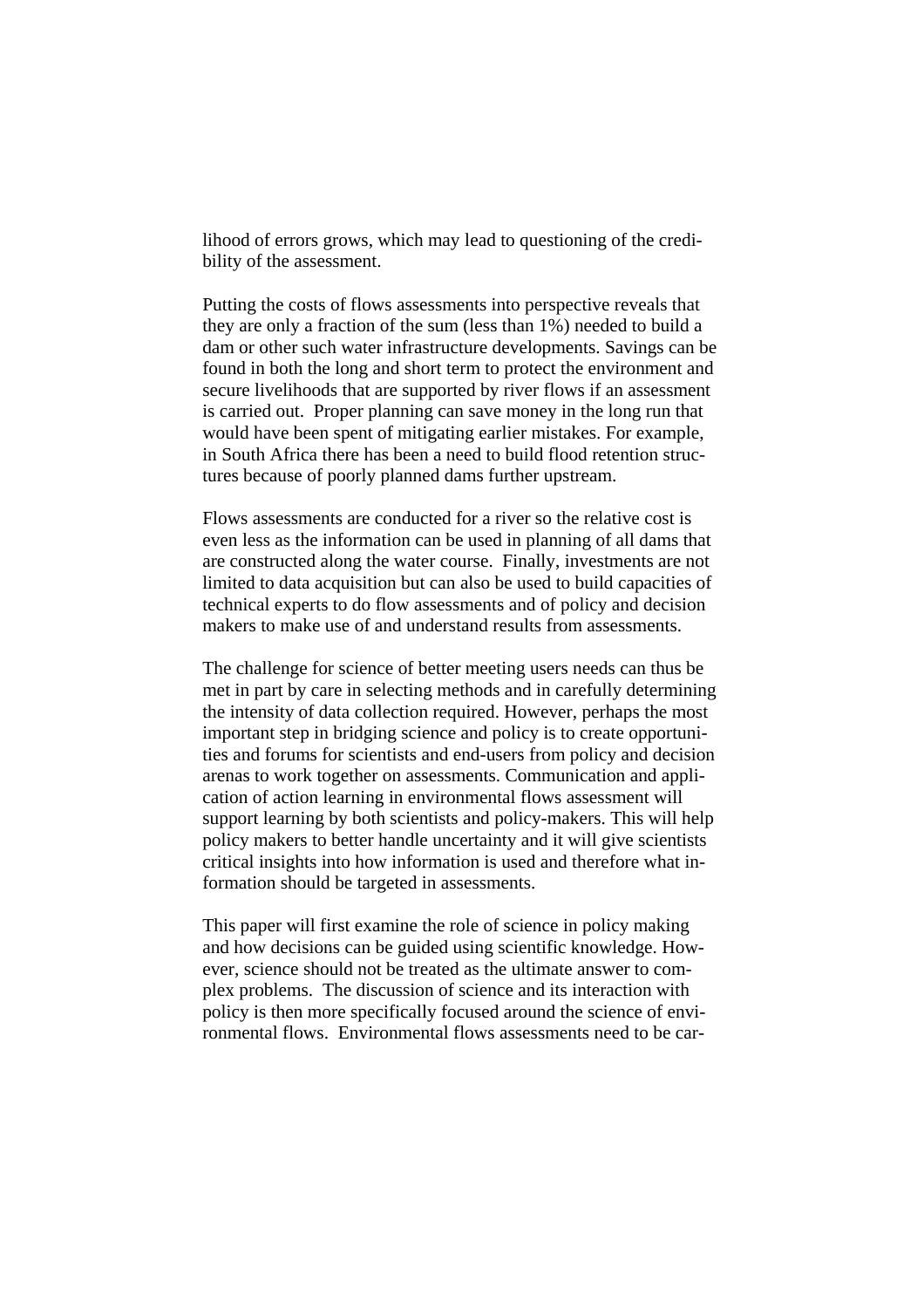ried out in a way that can deliver information that can actually be used and applied. This can be achieved by scientists and policymakers working together to design assessments and interpret data derived from scientific studies. The Pangani Basin is put forward as a case study where multidisciplinary teams that include decision makers are working together to implement environmental flows in the basin. Finally, the importance of communication and learning between stakeholders including scientists and policymakers is discussed. The conclusion is that communication must lead to a process of mutual learning and trust among all parties (Funtowicz et al. 2003).

### **The Role of Science in Policy Decisions**

"Science alone does not hold the power to achieve the goal of greater sustainability, but scientific knowledge and wisdom are needed to help inform decisions that will enable society to move toward that end" (Lubchenco 1998).

This statement by Jane Lubchenco in the Presidential Address to the American Association for the Advancement of Science in 1997 highlights the importance of science in guiding and informing policy decisions. Nonetheless, there should be an awareness that although science can provide key information and knowledge it does not actually deliver the decisions themselves (Gregory 2006; Cortner 2000). There is often a misconceived notion by society that science will solve all problems from climate change to public health to water management. Yet, research and science is not a panacea for policy decisions, as social and economic problems will continue to persist while the complex relationships underlying these problems are neglected (Stone 2002). For example, science can produce a vaccine against waterborne diseases but they will still persist due to social and economic obstacles, such as limited access to clean water sources and the lack of education on hygiene and sanitation. Scientific expertise is capable of making suggestions on possible solutions based on available information, but cannot directly address social, cultural or economic considerations that must be incorporated into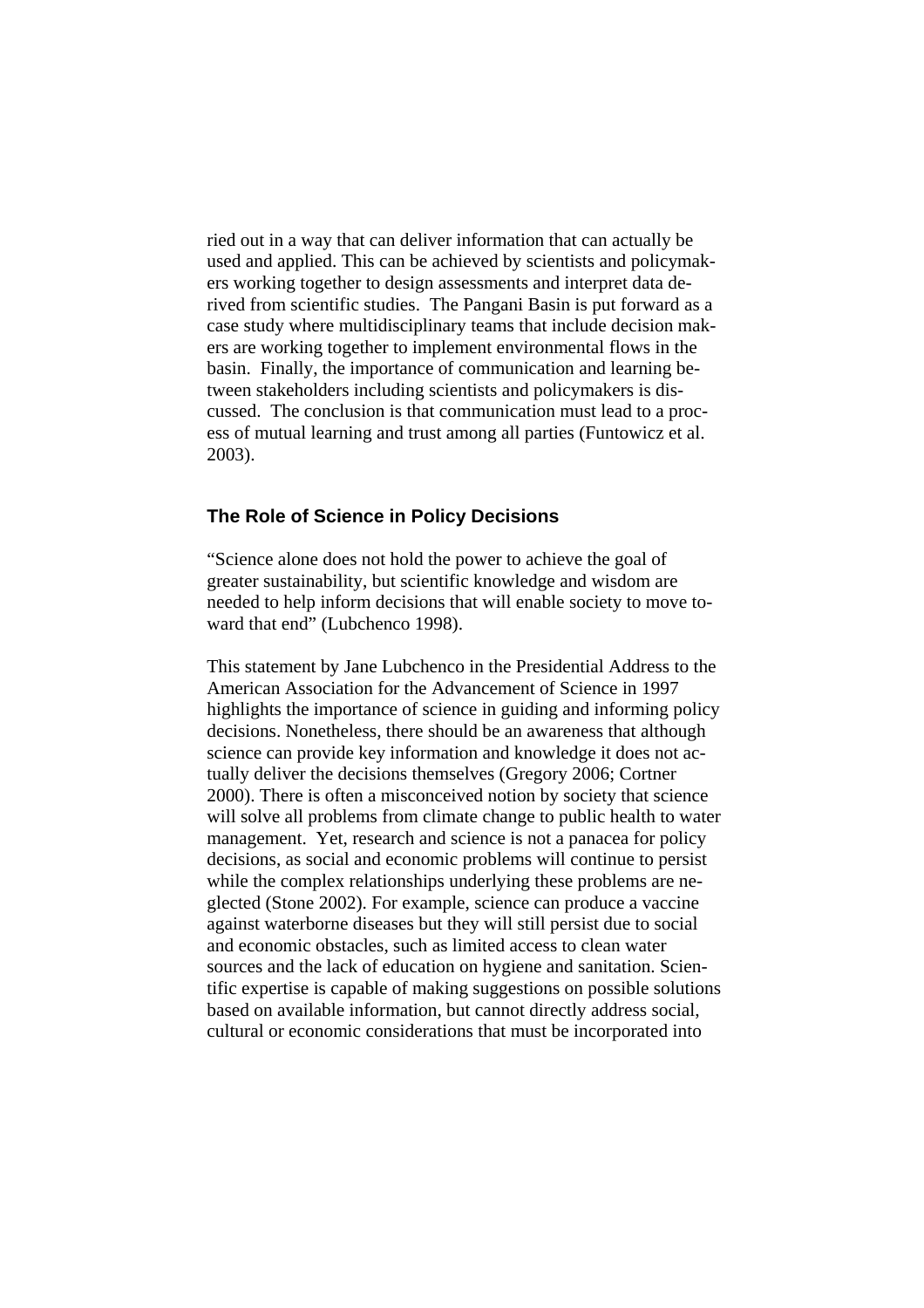decision making though deliberative, and often political processes (Gregory 2006).

A simple conceptual model of the linkage between science and policy is that first the science is done and then the policy is formulated (Jäger 1998). This linear model assumes that scientific consensus is an essential prior step before policy development and implementation. But the reality is that there is no simple linear model of solving problems using a universal scientific explanation. For example, there is a need to recognize how scientific knowledge is shaped by political and cultural biases (Forsyth 2003). To illustrate this, consider the belief that increasing population and agricultural intensification in the Himalayas is leading to enhanced deforestation, erosion, landslides and lowland sedimentation. However, new research has since shown that much of the erosion is caused by processes other than agriculture – including gullying and the effects of tectonic lift. Forsyth (2003) argued that the projection of the crisis onto the Himalayan region by American researchers reflected their own cultural background of experiencing soil erosion as a major problem in the Dust Bowl, rather than necessarily posing the same threat to hill farmers in Nepal.

This example acknowledges that science in not value free but finds its justifications through prevailing and ingrained social concerns (Funtowicz et al. 1998). Scientific or causal statements underlying assessments of global problems or solutions can reflect the political and social values of societies or networks that created them (Forsyth 2003). Politics, values and ideology are an inevitable part of policy making and are reflected in how funding is allocated, the values of scientists, and the way in which scientific results are used to justify political decisions (Stone 2002). Scientific research can legitimize the aims of those who commissioned or funded it, and at the same time the scientists or research group gains policy credibility and some authority (Stone 2002). Therefore, the science which is produced in the first place is always indirectly linked to a political agenda. Science is political because it is infused in values and scientists are members of policy communities that react to norms and conventions, as well as political incentives (Cortner 2000).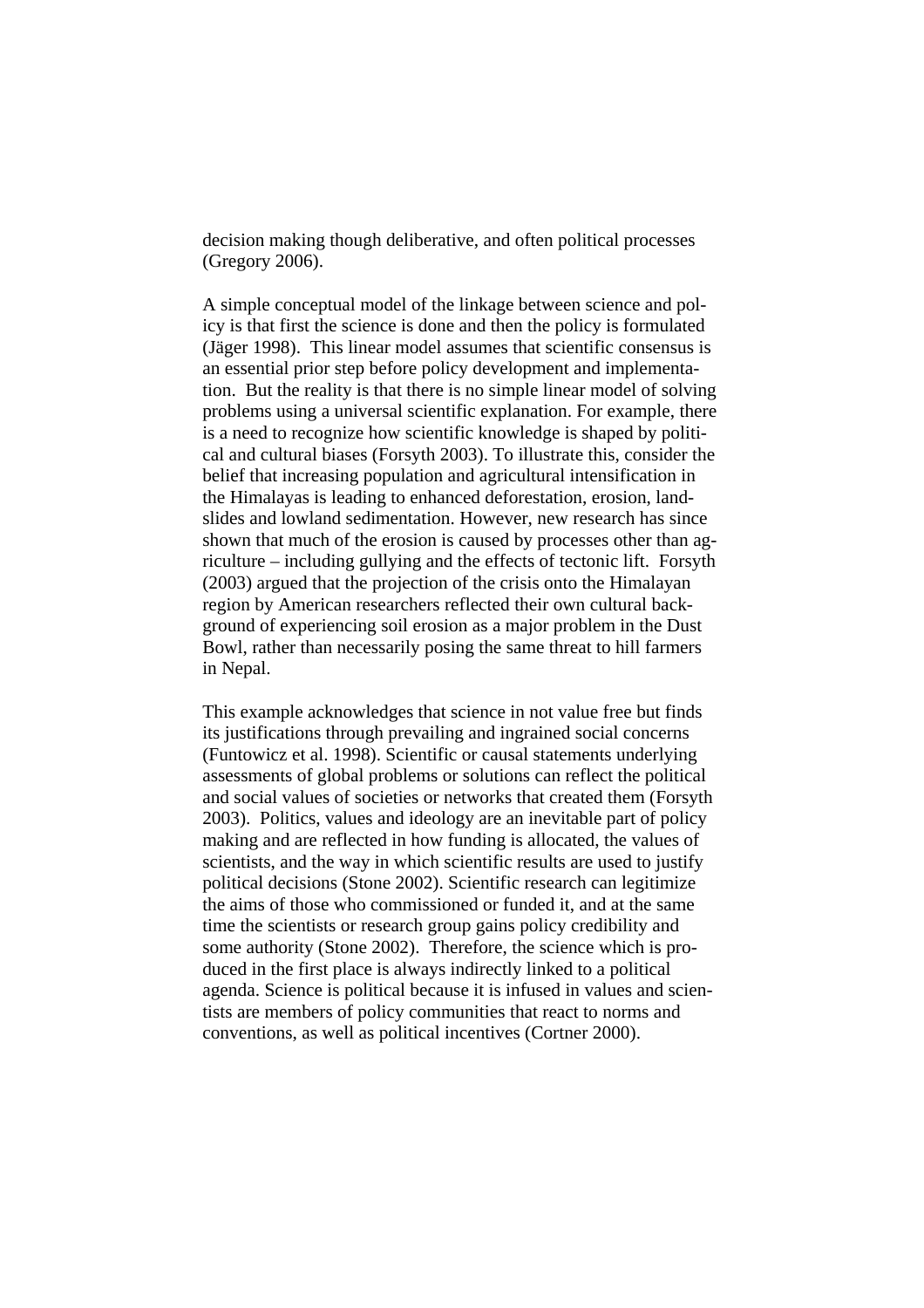Acknowledgement that science and policy are inextricably linked is a step towards harnessing science so that it can be used to enhance and inform the social processes of problem resolution rather than simply providing a definitive solution or technological implementation (Funtowicz et al. 1998). This means including participation and mutual learning among key stakeholders when making decisions, so that there is a clearer understanding of what science can provide in regards to technical knowledge, and what information policy makers actually need to make informed decisions. There is a push for the inclusion of policy makers in the design and use of assessments and assessment tools. There is also the call for the inclusion of diverse stakeholders, including the lay public, in the assessment process. As science is often driven by social issues, then place-specific knowledge and the resources of local communities are complements to knowledge derived from scientific practice (Funtowicz et al. 1998).

The old conception of scientific communication as a one-way flow of information from experts to the public has to be replaced by a notion of partnership through reciprocal learning among those involved in the process (Funtowicz et al. 1998). The general public is increasingly encouraged to use their discrimination on scientific questions, just as on all others of public concern. This can raise difficulties because public opinion can be formed through a variety of outlets such as media, pressure groups, and local discussions. Consequently, quality assurance processes are needed for science and policy that are based on wide societal and ethical reflections.

We know that if quality assurance in scientific research is inadequate then the foundations of the message may be flawed. However, it is not only inaccurate information or analysis that can be dangerous, but also the lack of involvement of other stakeholders in drawing conclusions from research can lead to adverse impacts (Crewe and Young 2002). For example, if water allocation amounts are determined using insufficient information then the likelihood of errors grows, which may cause the credibility of an assessment to be questioned. The decision to release water from a dam without adequate data on the downstream effects can threaten native aquatic species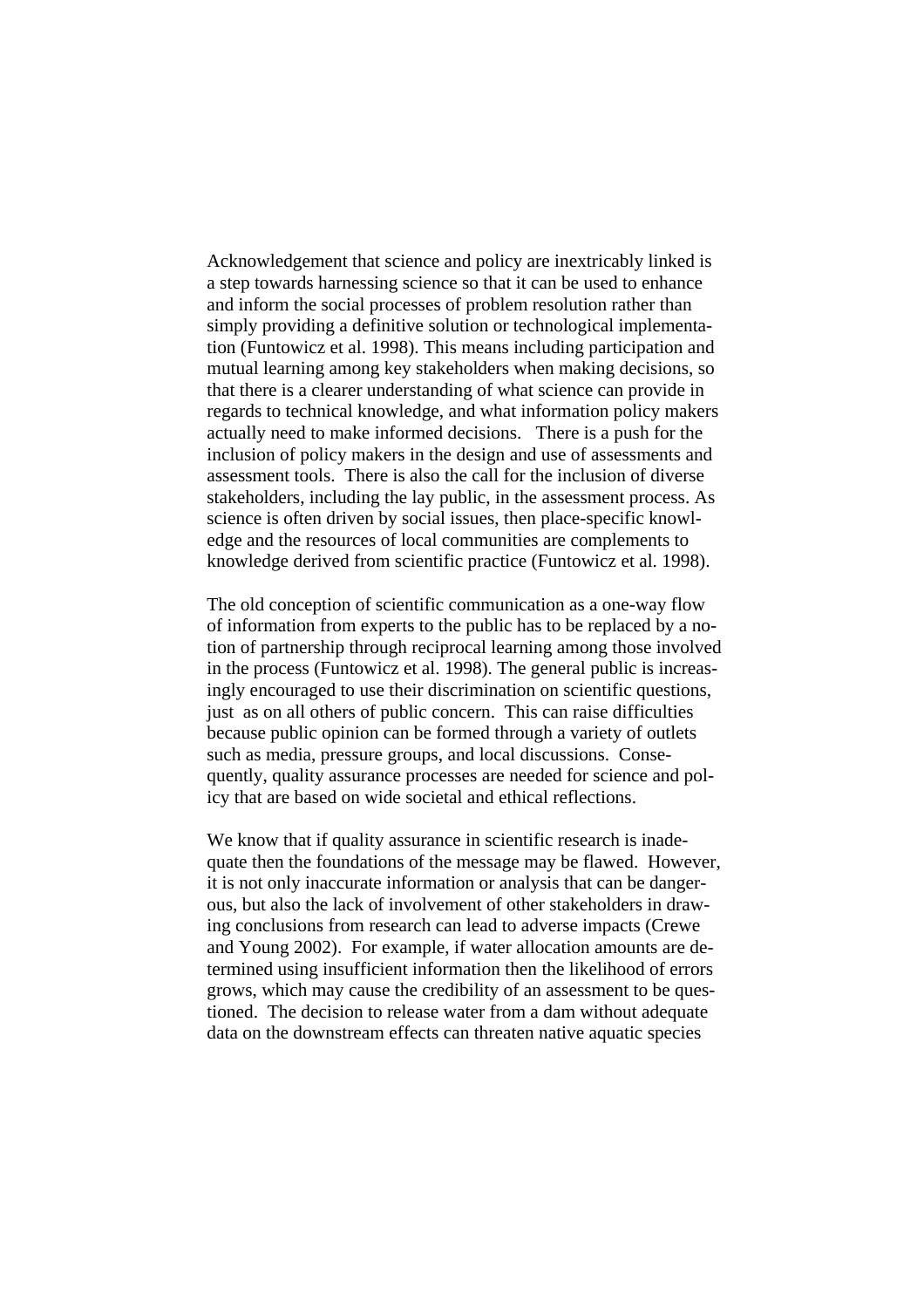and can either artificially enhance or degrade riparian soils and vegetation. In addition, erosion and sedimentation can lead to hydrologic, ecological, and economic impacts that effect local livelihoods and well-being. Understanding such impacts benefits from the participation and the contribution of knowledge by diverse stakeholders. Moreover, making choices over the trade-offs between such impacts demands that technical knowledge is placed alongside wider social, cultural, ethical and political considerations in deliberations over decisions.

### **Environmental Flows Science and Policy**

An environmental flow can be defined as "the water regime within a river, wetland or coastal zone to maintain ecosystems and their benefits where there are competing water uses and where flows are regulated" (Dyson et al. 2003). The concept of environmental flows aims at a natural flow regime, which does not necessarily mean a larger volume of water is available after an intervention (Meijer 2007). The level of health at which a river is maintained depends on the judgments from society, which can vary between countries and regions.

Since the emergence of environmental flows science, various methods have been developed to assess environmental flow requirements. As the science has evolved so have the various methods, which amount to more than 200 (Meijer 2007). Environmental flows methods can be grouped into four categories: 'hydrological', 'hydraulic rating', 'habitat simulation' and 'holistic' methods (Tharme 2003). Reviews of various methods have been conducted by a variety of authors including Karim et al. 1995; Jowett 1997; Dunbar et al. 1998; King et al. 1999; Tharme 2003; Acreman and Dunbar, 2004. The reviews indicate that there is not one method that can be applied to all situations, rather the method used depends on various factors such as the availability of data for the studied river, location and extent of the study area, time and financial constraints or the level of confidence required in the final output (Meijer 2007).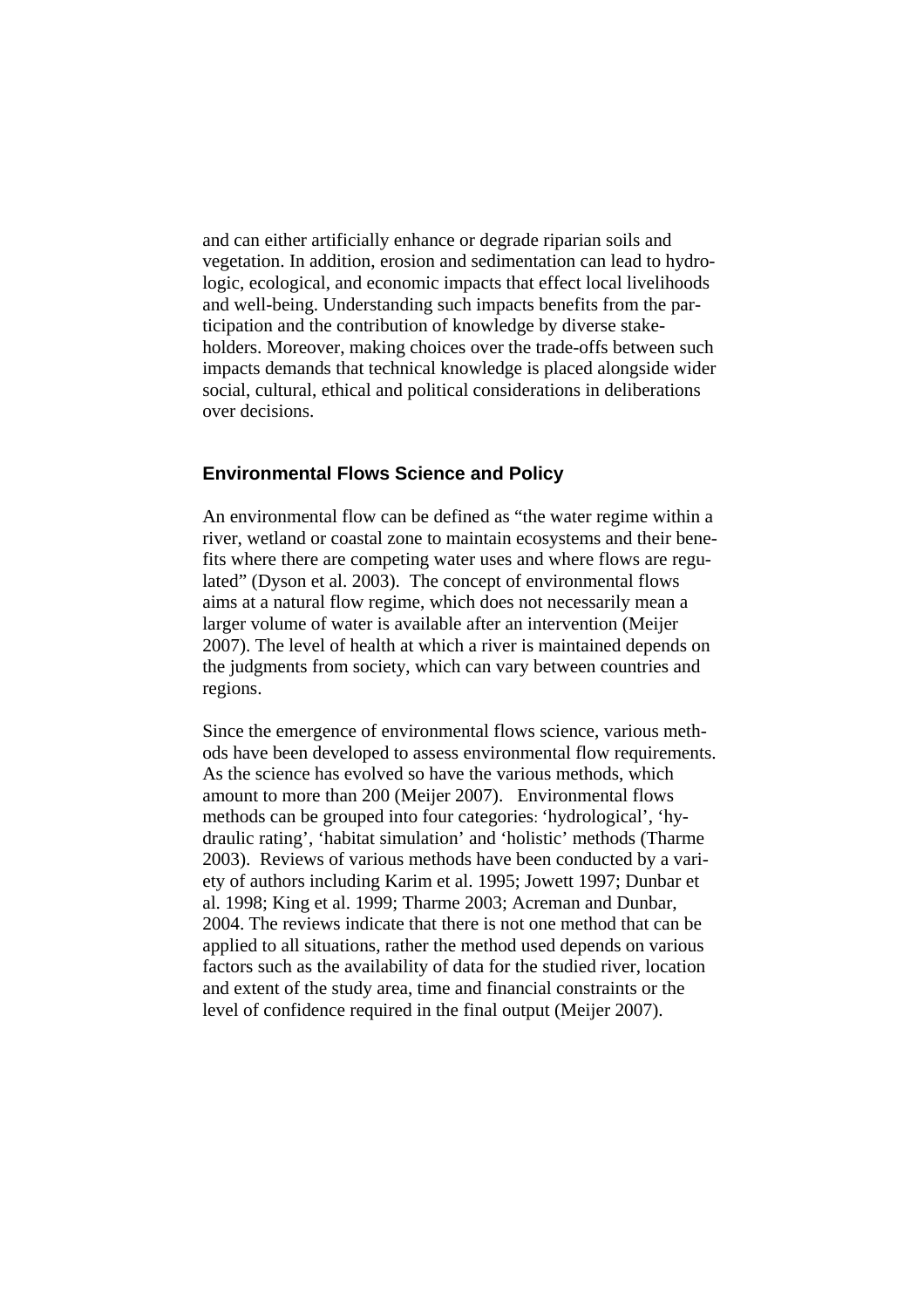Nonetheless, only a few environmental flow assessment methods include the evaluation of livelihoods and social well-being in relation to river flow regimes. These include the Building Block Method, DRIFT (Downstream Response to Imposed Flow Transformation) and the Managed Floods Approach (Meijer 2007). These methods are classified as holistic and require considerable multidisciplinary expertise and input. Holistic methodologies are frameworks that incorporate hydrological, hydraulic and habitat simulation models, and sometimes socio-economic aspects of environmental flows (Korsgaard 2006). A successful decision making process for determining environmental flows needs to include representatives of different interest groups as well as scientists and experts (Dyson et al. 2003). Such integrated environment flows assessments are multi-step processes that provide a bridge between the science and policy realms.

Although these integrated processes are providing an initial link between science and policy, the question remains why environmental flows science is not leading to more implementation. Is this because the methods and outputs are too complicated or perhaps not relevant? If so, what can assessments do differently to help decision makers implement water allocation regimes that include environmental flows?

The environmental flows concept is driven by science and provides information on the amount of water that needs to be allocated to the environment to maintain a healthy ecosystem. Inputs and recommendations are made by scientists, but science is not necessarily equipping policymakers to make decisions about implementation. The information provided by scientists is often too complicated and there is a danger that policymakers will come to disregard environmental flows science. However, simpler environmental flows assessment methods will not necessarily provide clearer information to policy makers. Rather the process by which the assessment is undertaken is the key to moving towards implementation. The involvement of decision makers such as river basin managers and government officials in each step of the process ensures they have a good grasp of why the assessment is important and what the data means thereby increasing the likelihood of implementing environmental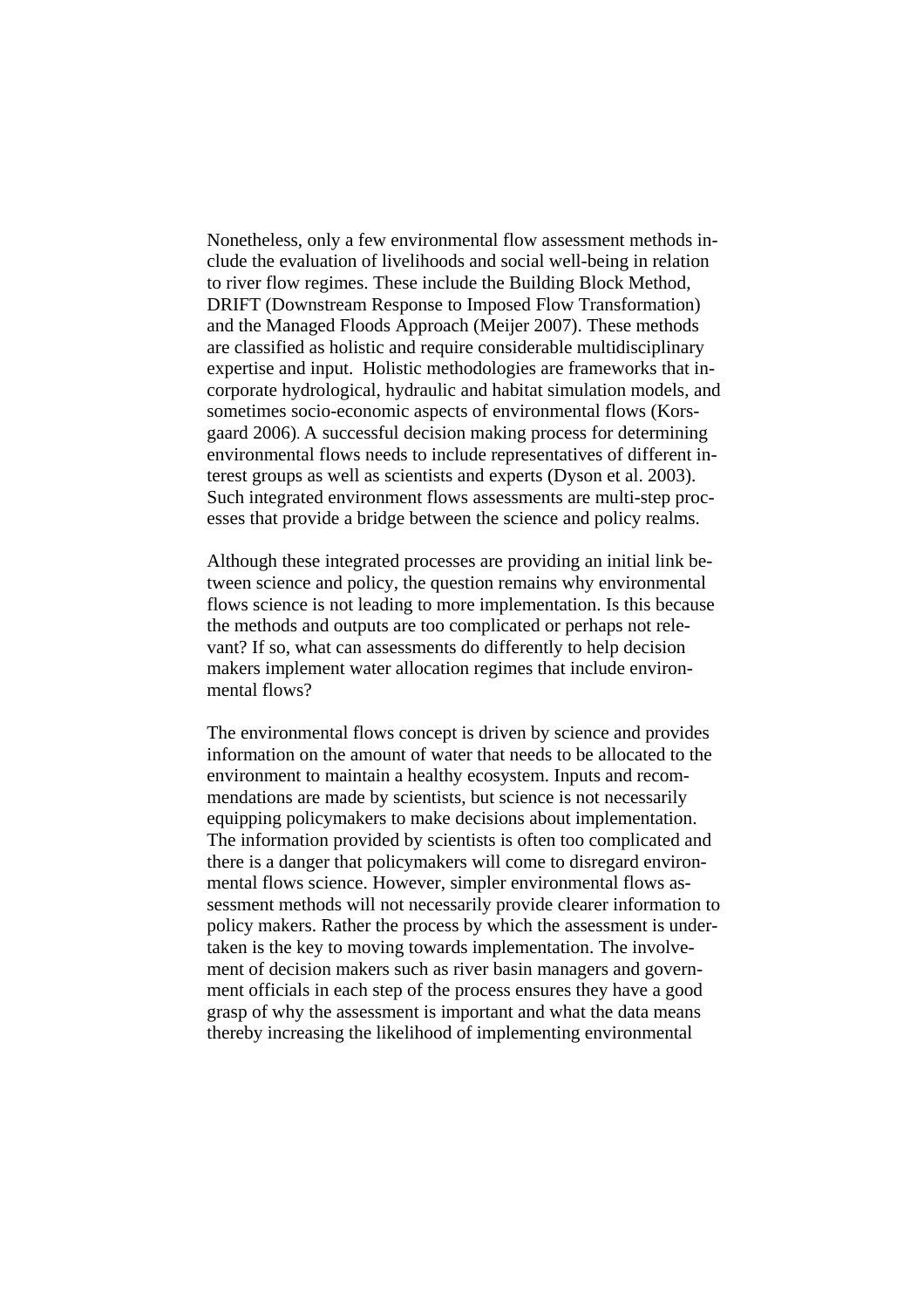flows when deciding on water allocation. In other words, the type of method used is not so much the issue, but instead it is the process of assessment and the involvement and communication with stakeholders that is important. Direct contact between technical staff and involved decision makers, local people and interest groups is the best pathway to translating information into understandable concepts and building trust (Dyson et al. 2003).

Decisions should be made on the basis of values and tradeoffs of stakeholders rather than only through technical debates. In addition, science remains a useful source of knowledge but environmental flows scientists need to be aware that decision makers also use other information. Thus, assessments need to be done hand in hand with decision makers. "Scientists must learn as well as teach; policy makers must specify their needs and accept uncertainty as well" (Funtowicz et al. 1998).

# **Bridging Science and Policy: The Case of the Pangani Basin**

### **Background on the Pangani Basin**

The Pangani River Basin (PRB) covers an area of  $43,650 \text{ km}^2$ , with a 5% of this area in Kenya and the remainder in Tanzania in the administrative regions of Arusha, Manyara, Kilimanjaro and Tanga (Figure 1). The administrative Pangani Basin has an estimated population of about 3.4 million; with about 2.6 million within the Pangani River Basin. Population density is highest in the northern and eastern highlands, and is relatively sparse throughout most of the rest of the basin area. Eighty percent of the population relies either directly or indirectly on agriculture for their livelihoods. The PRB is also an area where there is large concentration of pastoral communities, who are nomadic and depends on livestock for their livelihoods. The increased competition for land and water resources means that the pastoralists are forced to move constantly in search of water and pasture. They are the poorest, most excluded and marginalized people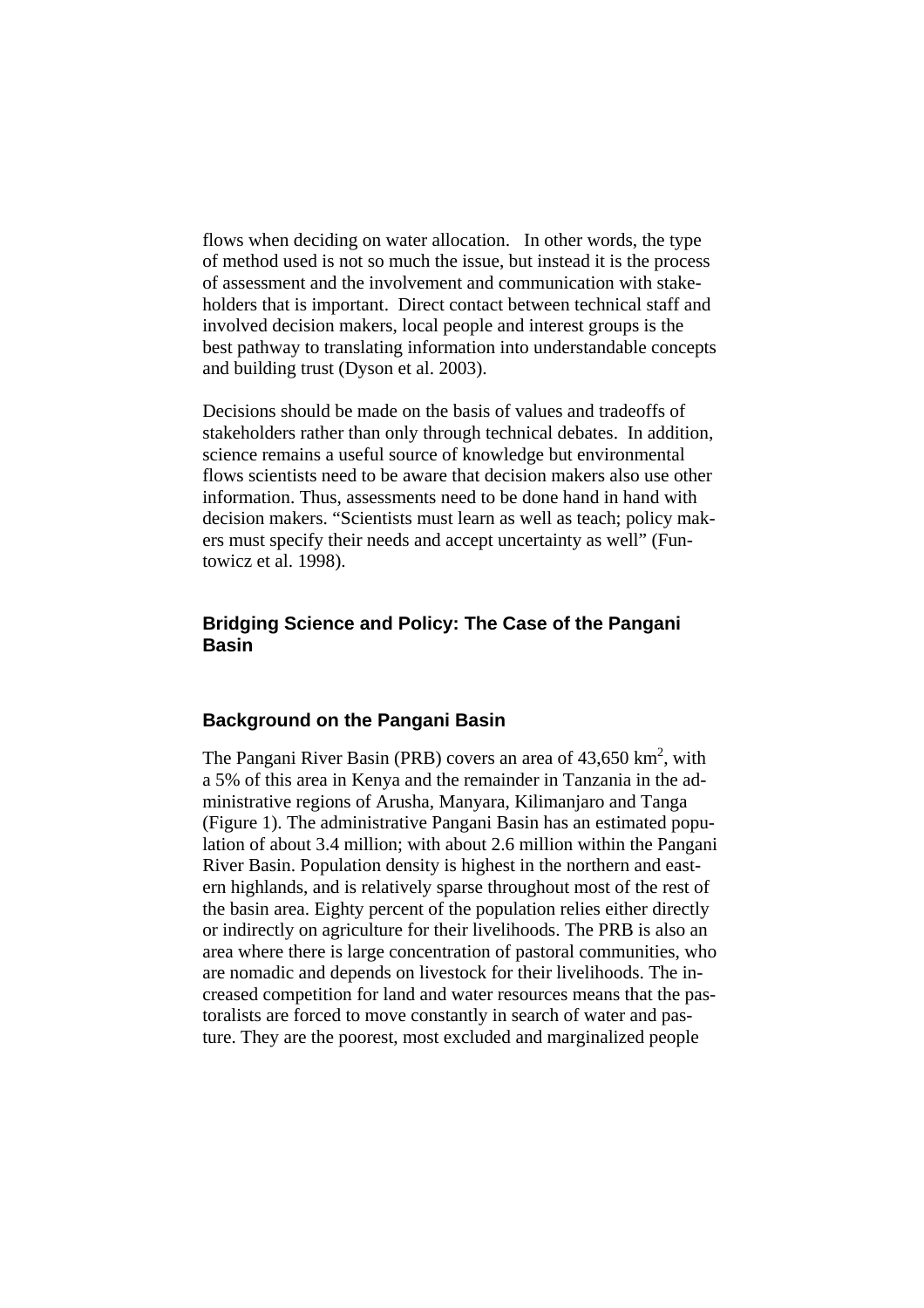in Tanzania. The population of PRB continues to grow faster than its urban and industrial economics, with more people relying on agriculture for survival every year. Consequently, there is increasing competition and conflicts over land and water resources. Furthermore, due to the diversity of interests within the basin and as there are gaps in water governance this also creates various degrees of conflicts over the use of water resources.



Fig. 1. The Pangani River Basin in relation to administrative boundaries in north-eastern Tanzania.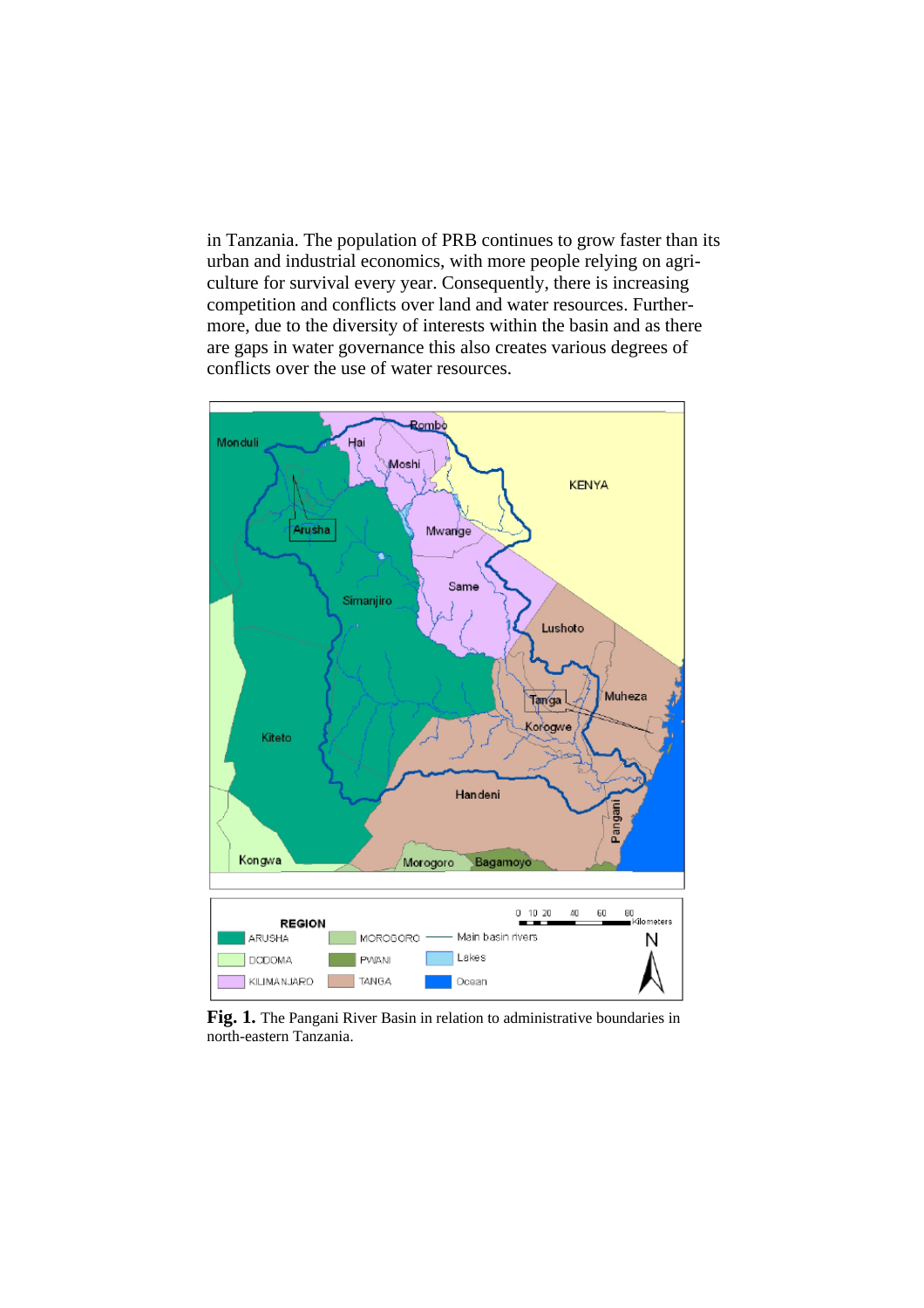The Ministry of Water in Tanzania launched a new national water policy in 2002 (NAWAPO 2002). Within NAWAPO 2002 water for basin human needs is given the highest priority for water allocation, followed by water for maintenance of ecosystems. Environmental flow assessments are required for Tanzanian rivers to implement the Water Policy (Acreman et al. 2005). However, Tanzania has little experience and capacity in conducting such flow assessments. The IUCN Water and Nature Initiative (WANI) are using demonstration basins, such as the Pangani Basin in Tanzania, to show how implementing the policy can produce tangible results.

In the case of the Pangani Basin an environmental flow assessment has been undertaken as part of the Pangani Basin Management Project. The objectives of the flow assessment were to provide technical information to water managers on the water allocations necessary to maintain environmental goods and services. Secondly, the aim was to build the capacity of research communities, water managers and decision makers within Tanzania to implement flow assessment programmes. The process included gathering and analyzing technical information on hydrology, water quality, river and estuary ecology, and socio-economics while at the same time people learned the intention of the policy, and what it meant in practice. The participants in the environmental flows assessment process learned what the information meant and how it could be used. This was all done in conjunction with setting up governance arrangements in the basin which can further use the information to make water management decisions.

## **Policy – Enabling change and mobilizing action**

The Tanzania National Water Policy (NAWAPO) was followed by the formulation of the National Water Sector Development Strategy (NWSDS) to implement the policy. Emphasis is on IWRM, which is also reflected in the Water Sector Development Programme (WSDP) 2006-2025 which was launched in March 2007 during World Water Week. The WSDP provides a strategic background for the implementation of plans and interventions for the achievement of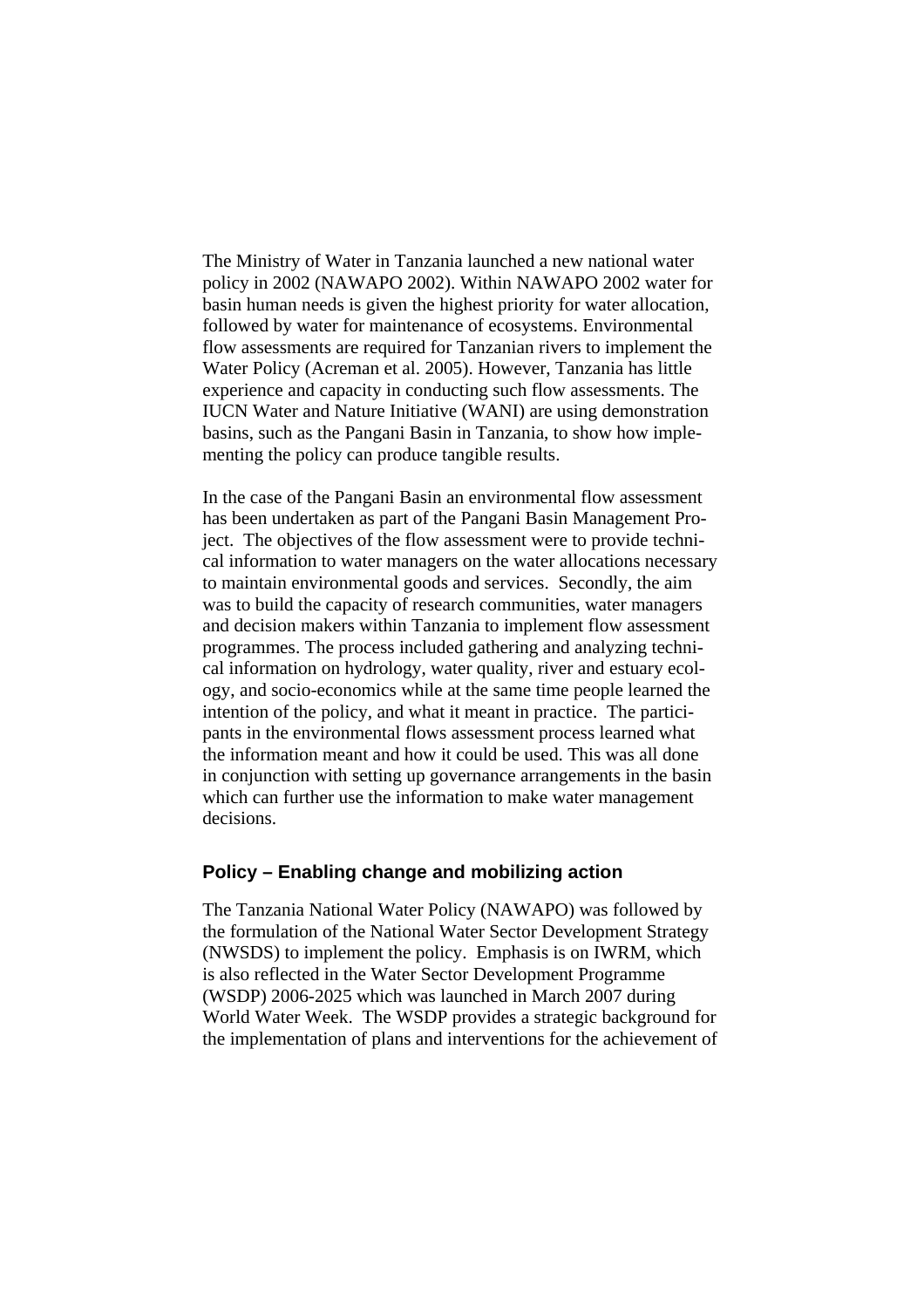national targets, and calls for development partners to actively engage and support the water policy/strategy. Implementation of the WSDP is contingent on the water law, as it is hard (but not impossible) to implement policy comfortably without law and guidelines. To ensure that polices do not conflict there is funding available for policy harmonization for all water related sectors under the WSDP.

The NAWAPO directs that water resources management in Tanzania should be organized around participatory and representative forums, starting from the national level to basin and sub-basin level. The policy identifies five levels of basin management – the nation, the basin, the catchment, the district and the community or water association level. The institutional framework for water resources aims to integrate sectors at different levels, and this is formalized in the new water law. At the national level, the irrigation, tourism, agriculture, etc sectors interact through the national water board. At the Basin level there are integrated boards (such as the Pangani Basin Water Board) with different water users and sectors. At the catchment level, the aim is to have a catchment council that will provide integrated planning. District councils will participate fully in basin boards and catchment councils. Districts are also responsible for planning and development of water resources. The community level and Water Users Associations (WUAs) are responsible for local-level management of allocated water resources (IUCN Eastern Africa Programme 2003).

# **Practice – Realities on the ground**

The building blocks are in place and the institutional framework is being developed to ensure that there is a participatory and inclusive process of making decisions over water allocation in Tanzania. Putting policy into practice requires understanding of the barriers to change in water management. In the Pangani Basin this includes conflicts over water resources between different sectors (i.e. agriculturalists, pastoralists and hydropower) and between upstream and downstream users. Poverty is also a critical concern as people have competing priorities to survive. Economic drivers can also be a bar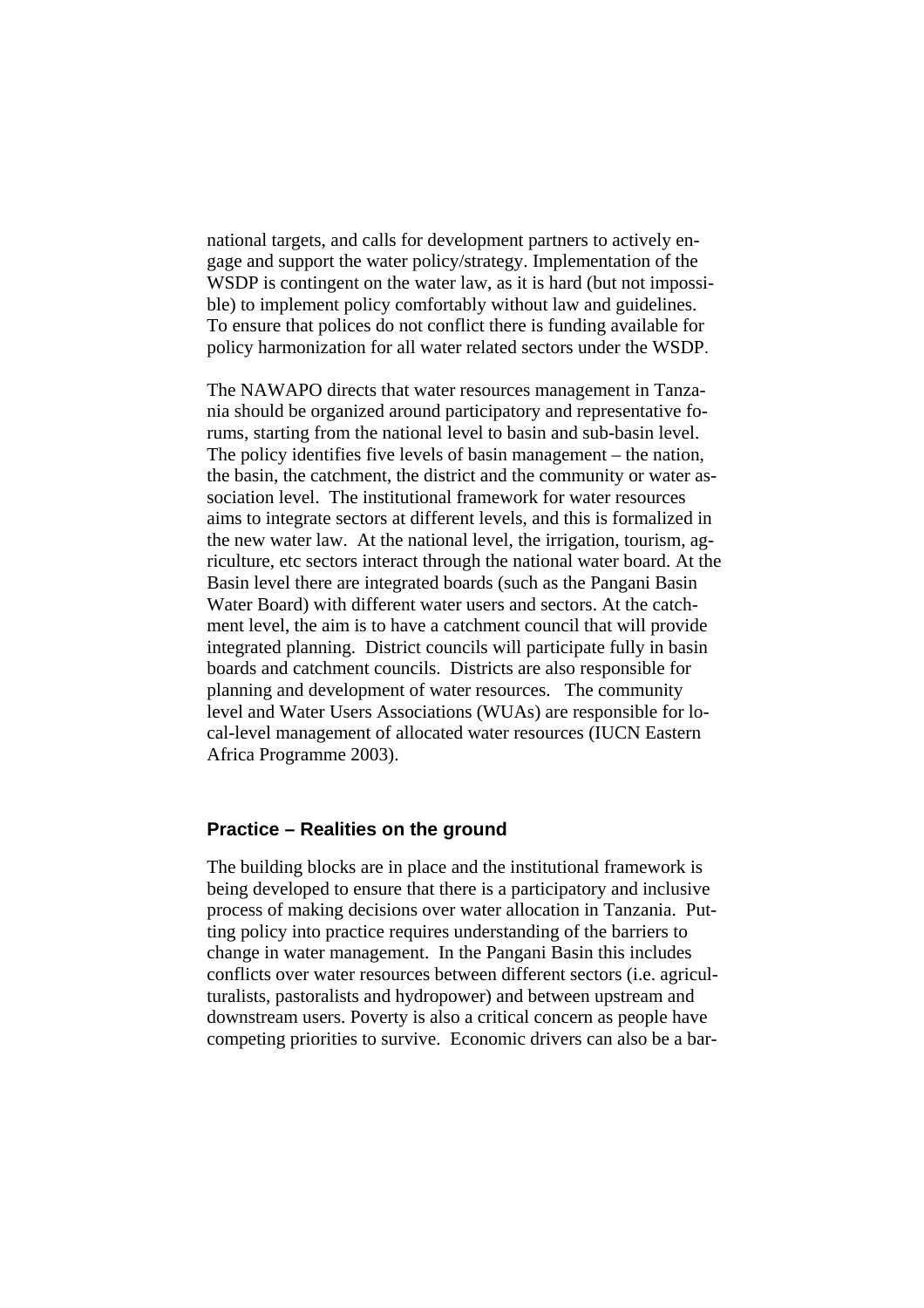rier to change as there is growing demand for hydropower and large scale irrigation as development is pushed forward. Finally, there has been a lack of capacity at the technical, institutional and community levels to work together to implement environmental flows.

### **Pangani - Flows Assessment**

Through the Pangani Basin Management Project some of these barriers are being addressed. As mentioned above, part of the project was to undertake a comprehensive environmental flows assessment with the aim of supporting eventual implementation. A situation analysis of the Pangani Basin, commissioned by IUCN in 2003, was undertaken to understand water management issues in the basin. Also in 2003, IUCN in partnership with the Tanzania Ministry of Water and the World Bank, convened a training workshop entitled, *Building Capacity to Implement an Environmental Flow Programme in Tanzania.* Awareness of the different environmental flows assessment methodologies and techniques was raised during this workshop and important networking contacts with international practitioners were established. During the following 18 months, IUCN worked with the Basin Water Office, the Ministry of Water and the international practitioners to custom-design a flow assessment methodology for Pangani Basin.

As a result of the training workshop and subsequent exchange visits, IUCN, the Ministry of Water and the international practitioners designed a project that would focus both on building capacity within Tanzania to do environmental flow assessments as well as generating technical information to support water management. The project is currently ongoing and has gathered and exchanged information that captures the relationships between water flows, and social, economic and environmental aspects. A tool (to be used in a modified version of DRIFT) has been developed to model these relationships and evaluate the social, economic and environmental implications of specific water allocation scenarios.

As part of the Flow Assessment Component of the Pangani River Basin Management Project a State of the Basin Report was produced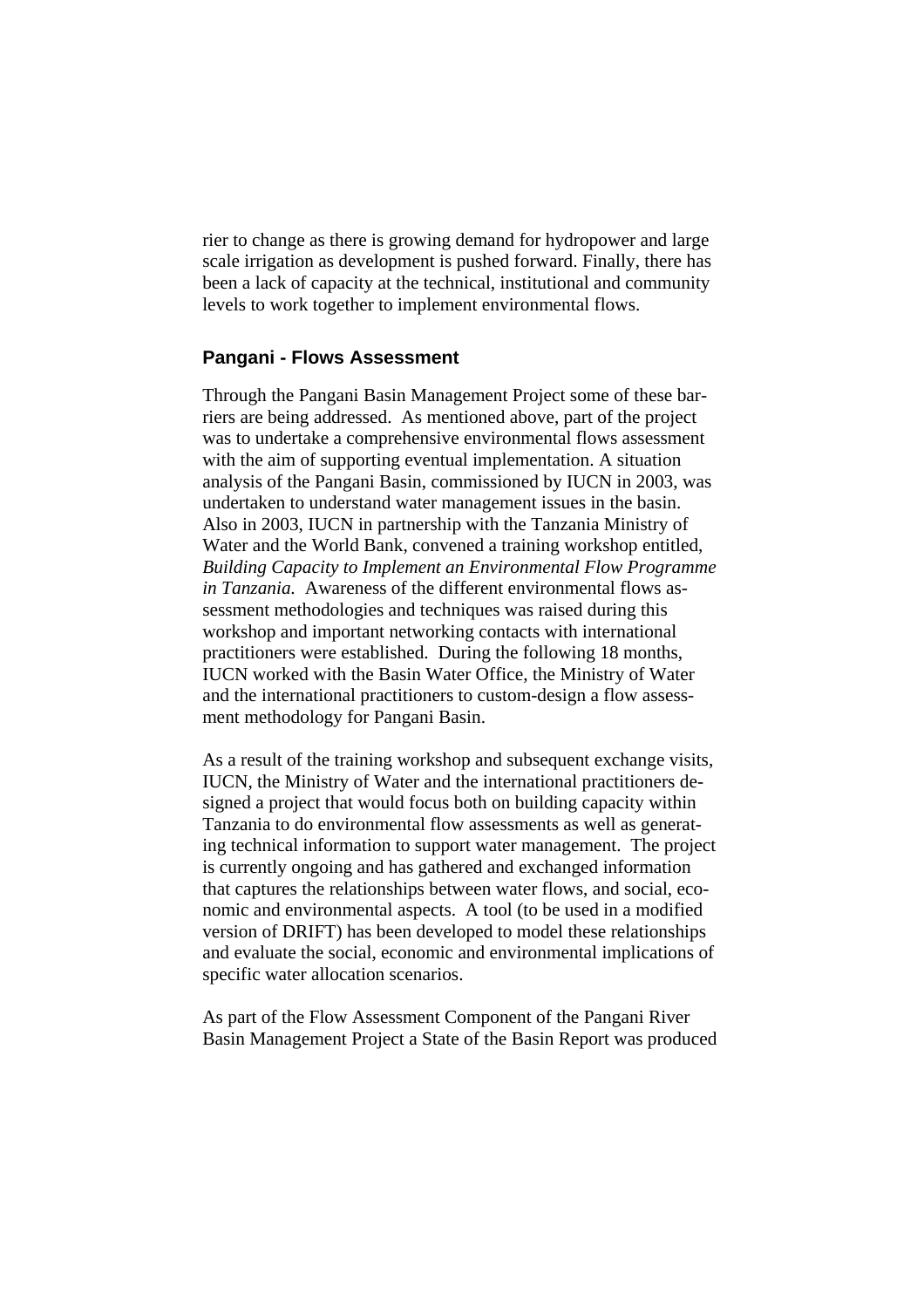in 2007. The report collected and synthesized present knowledge on the Pangani River systems and its users to help promote an integrated approach to future water-allocation decisions.

The next steps involve developing scenarios that will be tested using the modified DRIFT model for the Pangani Basin. Participants in the flow assessment will identify conceptual relationships and compile data to be input into the scenario-evaluation tool. Projected impacts of changes in flow for each scenario will then be compared. Outputs from the scenario workshop will be used to help decision makers determine strategies for water allocation in the Pangani Basin.

### **Pangani – Implementing Change**

The knowledge gathered from the Pangani River Basin Management Project has a multitude of applications if it is used within activities that develop and strengthen partnerships, work towards conflict resolution and governance arrangements. For example, the development of sub-catchment councils will provide a platform that can support representation of all stakeholders in an area so that they can voice their interests and concerns over water allocation, while at the same time learning about the needs of other constituents. The need for such multistakeholder platforms was identified as a gap in the water policy; therefore these types of institutions will be included in the new water legislation.

Another example is that the capacity building component and specifically the exchange between multi-disciplinary teams of international experts whom are mentoring Tanzanian experts through the flow assessment process has resulted in an increased appreciation for flow assessments among the technicians involved. The aim was for the Tanzanian team to serve as a national-level resource for conducting flow assessments in other basins and indeed, some of the Tanzanian technicians are already involved in similar work in other basins.

The process underway in the Pangani Basin demonstrates a holistic approach to bringing science into decision making by creating a space for dialogue, empowerment through capacity building and en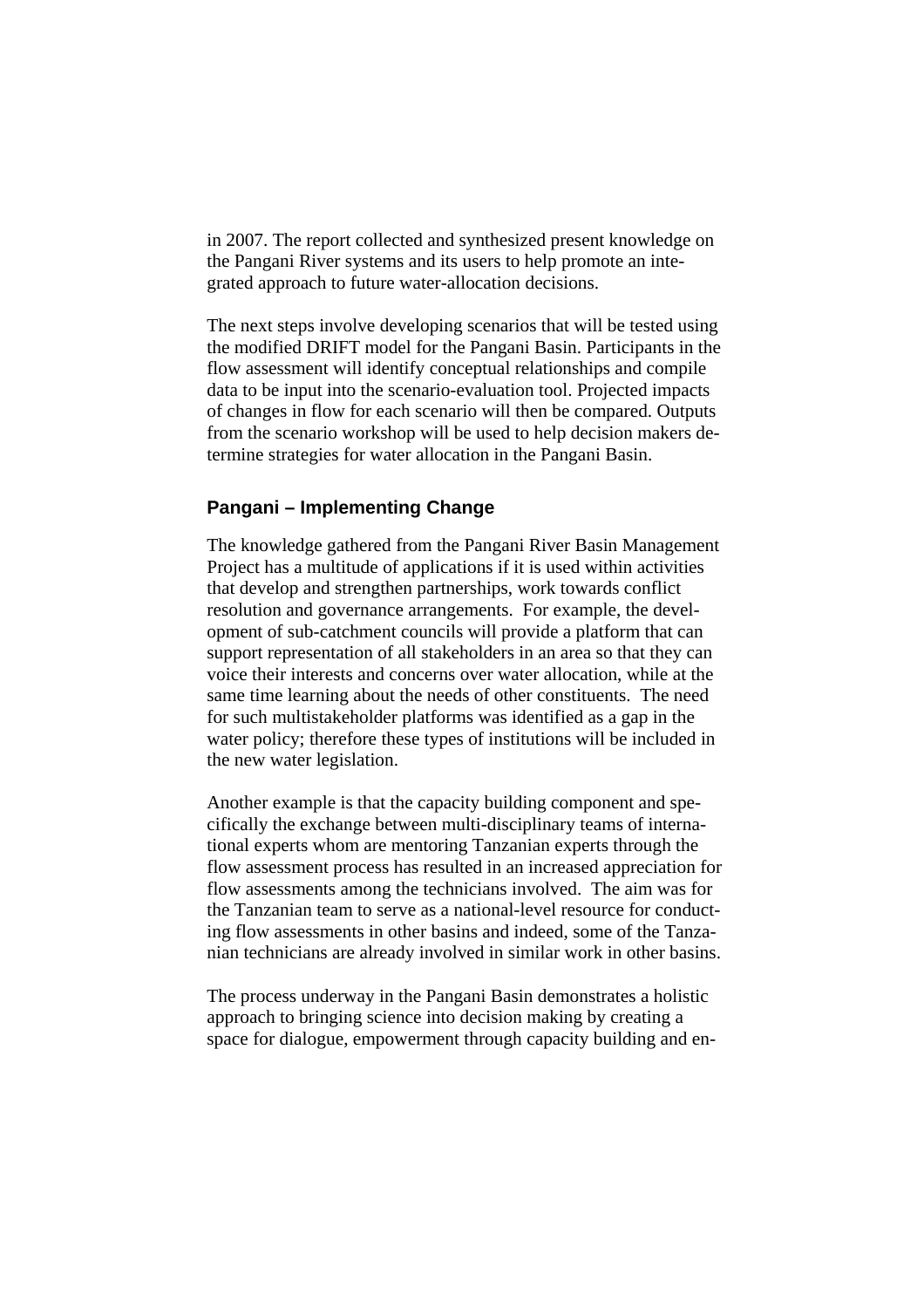couragement of action learning. Communication and learning has been an integral part of the process.

### **Communication and Learning**

In Chapter 35 of Agenda 21 it is noted that "often there is a communications gap between scientists, policy makers and the public at large…". An integral component of bridging this gap is through proactive communication and learning. Lubchenco (1998) called upon the scientific community to formulate a new social contract for science, such that scientists should "communicate their knowledge and understanding widely in order to inform decisions of individuals and institutions; and expertise good judgment, wisdom and humility." Not only should there be close dialogue and ongoing communication between scientists and decision makers, processes must also have the full participation of those with local knowledge (Funtowicz et al. 1998). Research is more likely to contribute to evidence based policy making if the outputs are based on local involvement (Crewe and Young, 2002). In addition, credible evidence should be communicated via the most appropriate communicators, channels, style, format and timing.

Marketing specialists have realized that communication must be seen as a social process where attitudes and/or behaviour is changed through social relationships (Crewe and Young 2002). In other words, simply delivering knowledge as though policy makers are a blank slate does not work, it is more effective to mainstream learning from the assessment process and involve end users (policy makers). For example, the process being undertaken in the Pangani Basin to assess and implement environmental flows has been a relatively open and communicative exercise. The intent is to get participants to work together to determine what questions need to be asked, what data needs to be collected, and what data is not necessary. The environmental flows assessment can then be tailored to what people need as well as promoting a joint understanding of why the assessment is necessary and how the results can inform decisions on water allocation.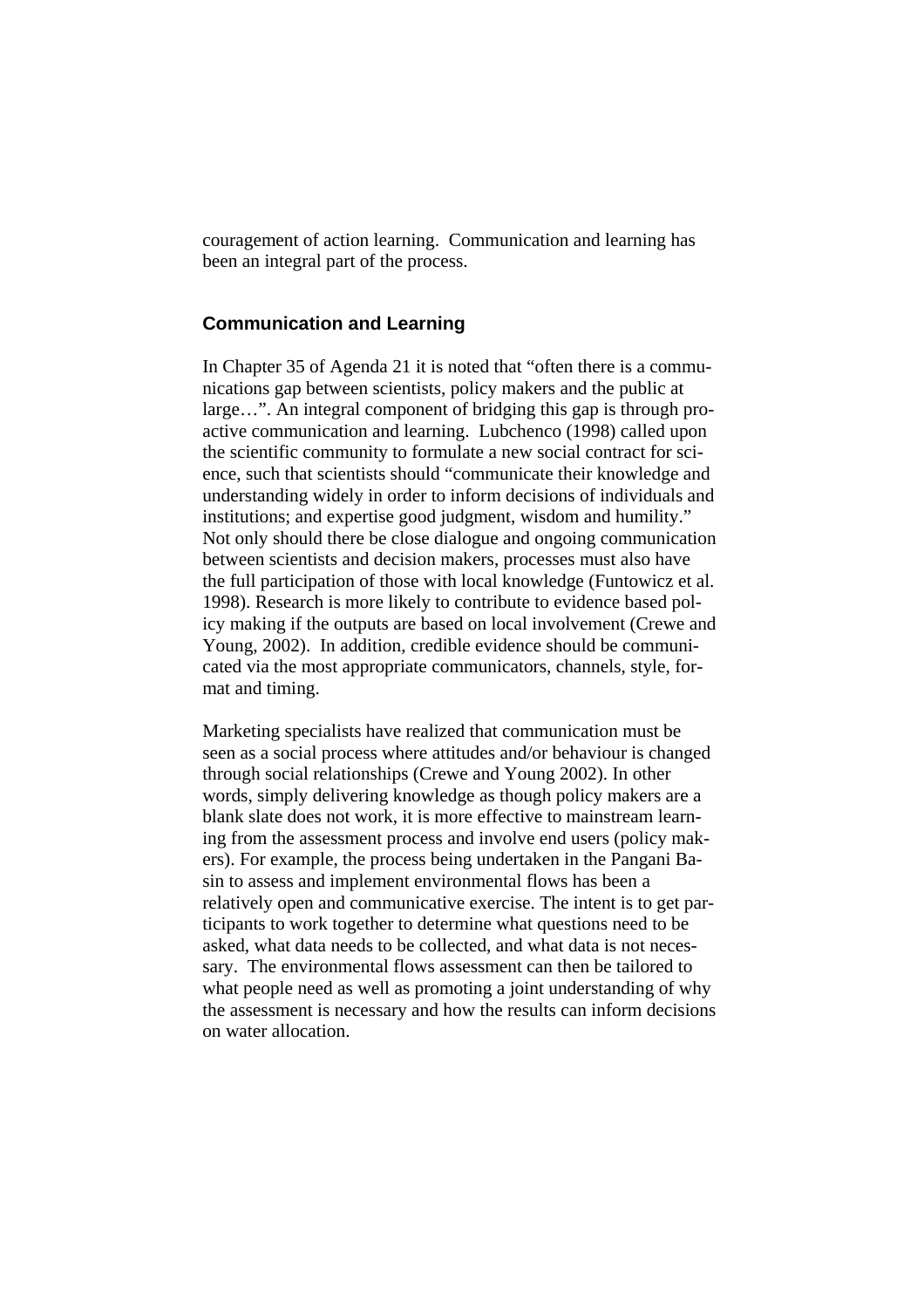One of the main challenges of an integrated environmental flows assessment is ensuring that the key stakeholders take part. Careful identification and selection of stakeholders is a critical step (Laban and Moriarty 2005). For example, to effectively scale up innovation in the water sector the government needs to be a key partner. Despite perceived difficulties of working with government agencies in some countries and regions, these agencies are the ones that are in a position to scale up innovations and support their future sustainability.

Several methods can be used to promote communication and joint learning among the selected stakeholders. One method that will be discussed is action learning, which is a process of solving actual problems in collaboration between researchers and practitioners, in addition to being able to bring in more generic and widely applicable lessons.

# **Action learning**

Action learning can be undertaken by groups of individuals, larger organizations or institutions, assisted or guided by professional researchers, with the aim of improving strategies, practices, and knowledge of the environments within which science such as environmental flows science are implemented. Locally relevant innovations and ideas are developed and then generic lessons are used in the scaling up process.

Action learning is developed through a cyclical approach, where lessons learned and knowledge generated can be fed back into the environmental flows assessment and implementation process so as to strengthen further actions. This aims to prevent repetition of past mistakes and build on learning as it happens. Figure 2 illustrates how information is inserted into the learning cycle to develop and adapt innovations in a flexible and context-specific way. Action learning is thus a very dynamic, on-going process as action often cannot wait a long time for research outputs and dissemination.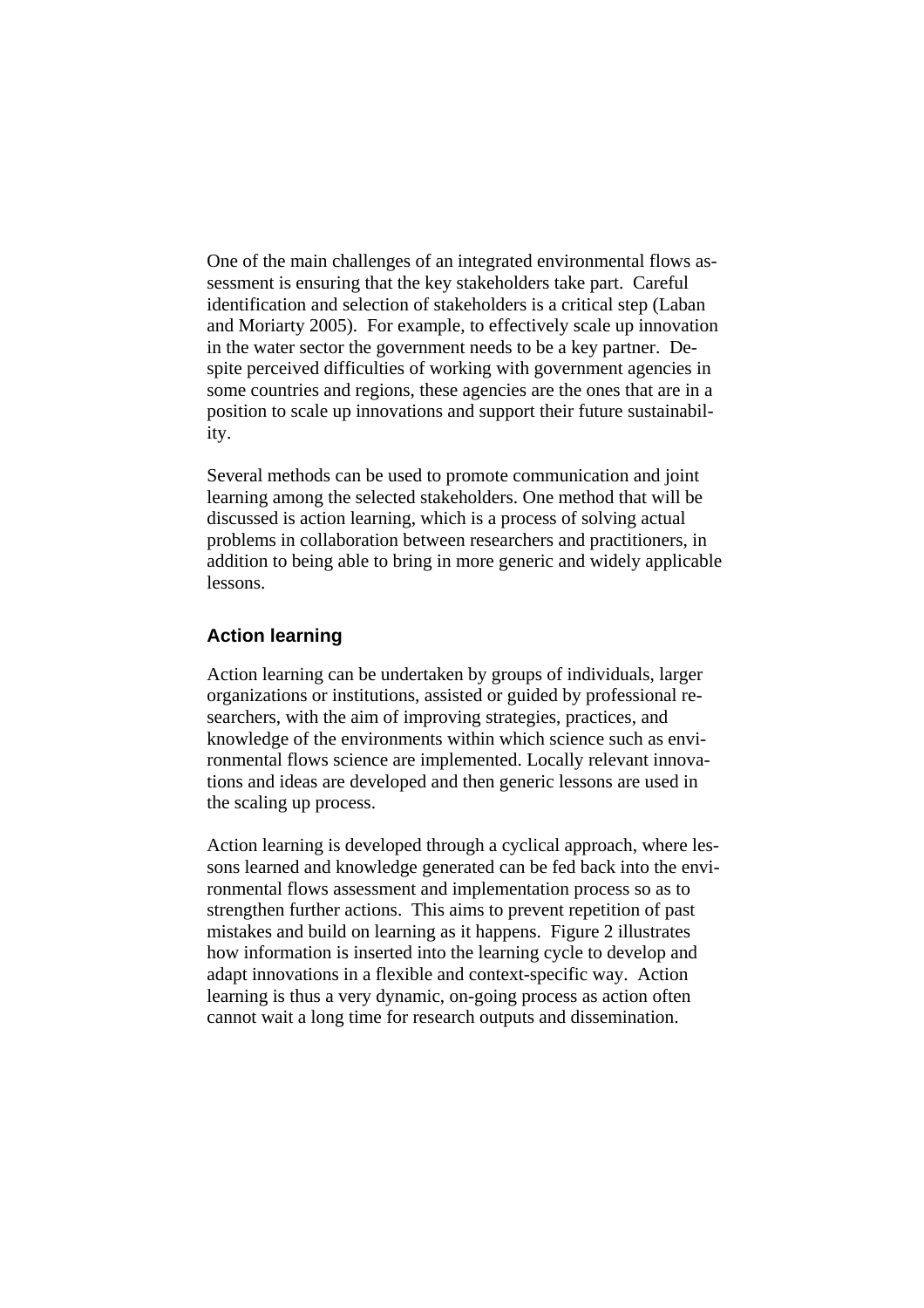

**Fig. 2** Simple Action Research Model (MacIssac 1995; cited in Smits et al. 2007).

To ensure sustainability, all stakeholders should be involved in action learning. This creates ownership of both the problems and solutions that are developed. For example, the process of undertaking a comprehensive environmental flows assessment in the Pangani Basin involved key stakeholders from the inception. This allowed people to adjust the learning agenda to the changing context in the Pangani. Only through open discussion were participants able to begin to understand each others priorities and main concerns. The scientists needed to be aware of areas where managers require help (Dyson et al. 2003) and adjust their research to meet these needs. Equally, managers had to be willing to guide researchers on their needs and use the results from the flows assessment (Dyson et al. 2003).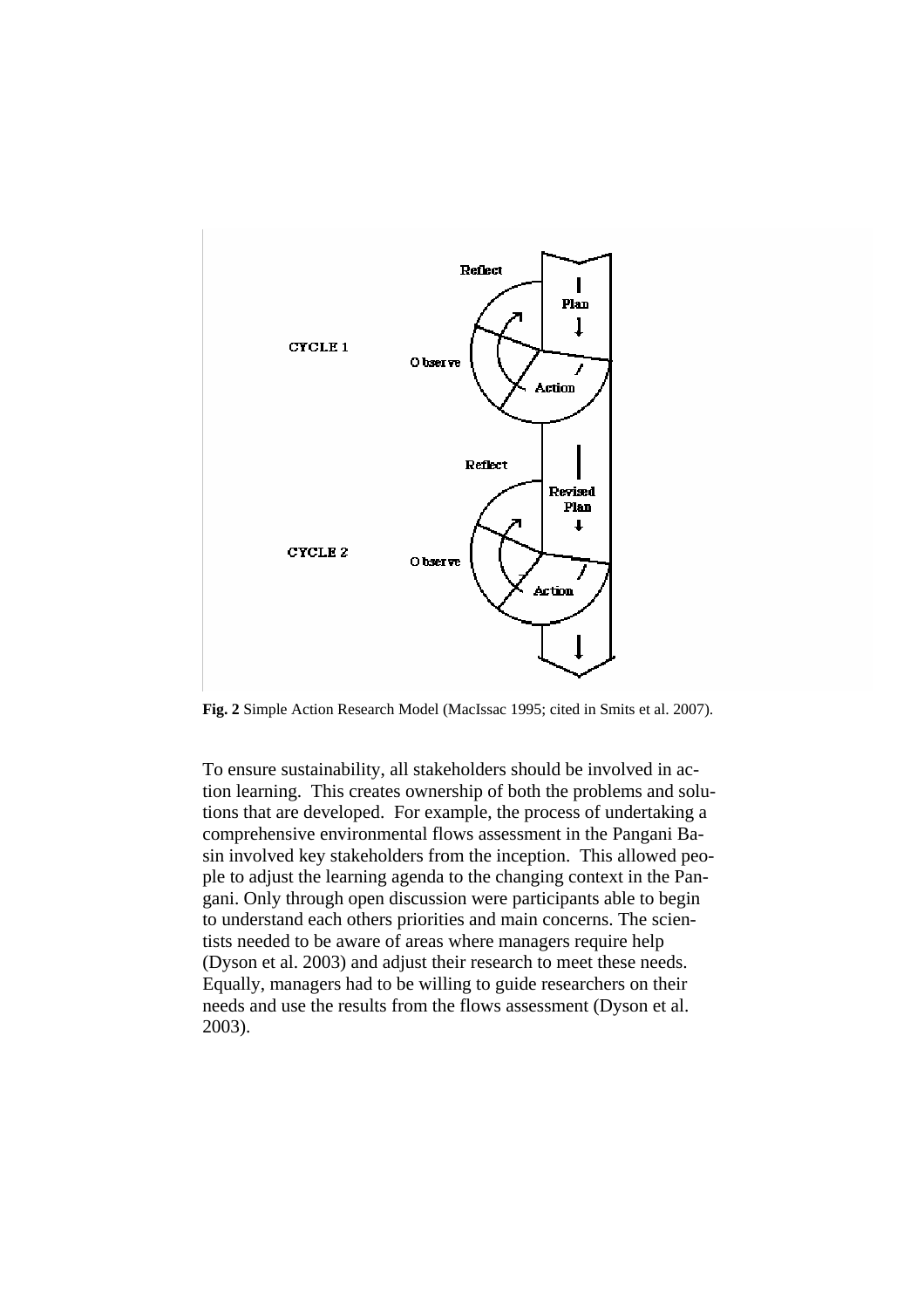### **Conclusions**

Science will not provide the answers to decisions about environmental management, it can only inform decision makers of the options. When applying these options it is important to remember that science is based upon sets of assumptions about the external world that are social in origin (Irwin 1995). Technological solutions addressing issues such as water allocations will make little difference if not embedded into the social and political fabric. Obstacles, such as the credibility of government statements and social conflict over water resources, can be partially overcome by recognizing and involving key stakeholders in the process of determining how and why water is allocated.

An environmental flow is the water within a river, wetland or coastal zone that is required to maintain ecosystems and their goods and services, when there are competing water allocation demands. Environmental flows assessments are used to determine the amount of water that is needed to maintain a healthy ecosystem. The output from the assessment can be used by decision makers to make informed decisions on water allocation. These assessments should include input from a variety of stakeholders from the inception phase to implementation. This allows the scientists undertaking the assessment to understand what type of information is needed by water managers and decision makers. It also provides an opportunity for the managers and decision makers to understand how the assessment is carried out and what impacts their decisions will have on the watershed.

The process of assessing environmental flows in the Pangani Basin reflects the priorities and values of the Tanzania water policy. The assessment acknowledged that successful management of the Pangani Basin's water resources needed to integrate all environmental, economic and social demands, and trade their various costs and benefits against each other. The resulting integrated environmental flows assessment is now recognized as a useful tool to inform such decision-making. It identifies the needs of each water user, including the environment, evaluates its economic value to both the basin and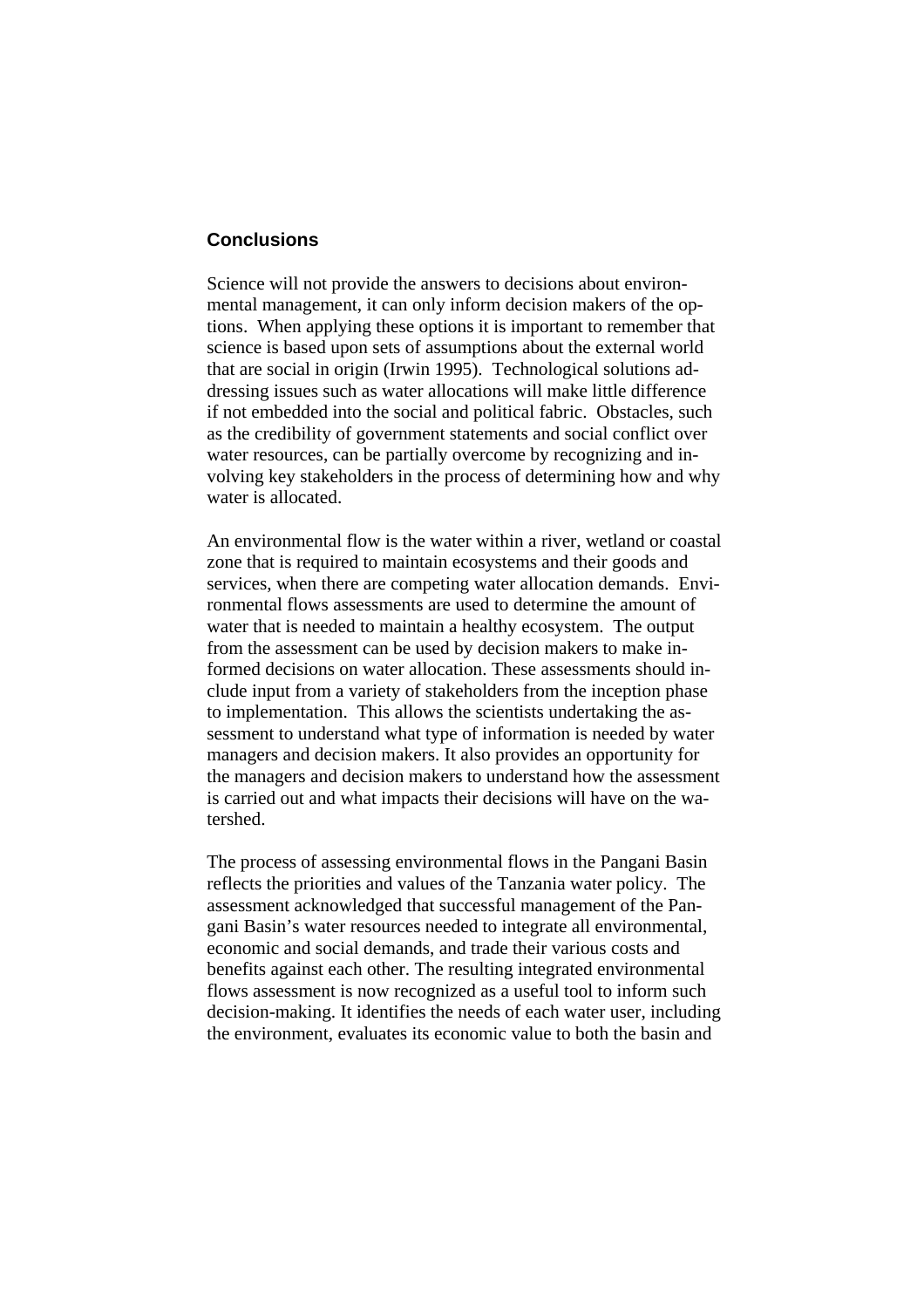the nation, and through scenario evaluation balances this against the future availability of water.

Bridging the gap between scientists and policy makers in the Pangani and beyond requires communication that also encourages stakeholders to actively learn from one another. There needs to be a good working relationship between managers and scientists. They have different roles and all are essential if good science is to transform into good management (Dyson et al., 2003).

## **References**

- Acreman M, Dunbar MJ (2004) Defining environmental flow requirements a review. Hydrology and Earth System Sciences 8:861-876.
- Acreman M, King J, Sarunday W, Mutayoba W (2005) Capacity building to undertaking environmental flows assessments in Tanzania. East African River Basin Management Conference Papers (7 – 9 March 2005).
- Cortner HJ (2000) Making science relevant to environmental policy. Environmental Science and Policy 3:21-30.
- Crewe E and Young J (2002) Bridging research and policy: Context, evidence and links, Working Paper 173. Overseas Development Institute, London, UK.
- Dyson M, Bergkamp G, Scanlon J, eds (2003) Flow: The essentials of environmental flows, 2<sup>nd</sup> edition. IUCN, Gland, Switzerland.
- Forsyth T (2003) Critical Political Ecology: The Politics of Environmental Science. London, Routledge.
- Funtowicz S, Ravetz J, O'Connor M (1998) Challenges in the use of science for sustainable development. Int. J. Sustainable Development 1:99-107.
- Gregory R, Failing L, Ohlson D, Mcdaniels TL (2006) some pitfalls of an overemphasis on science in environmental risk management decisions. Journal of Risk Research 9:717-735.
- Irwin A (1995) Citizen Science, Routledge, London.
- IUCN Eastern Africa Programme, 2003. The Pangani River Basin: A Situation Analysis.